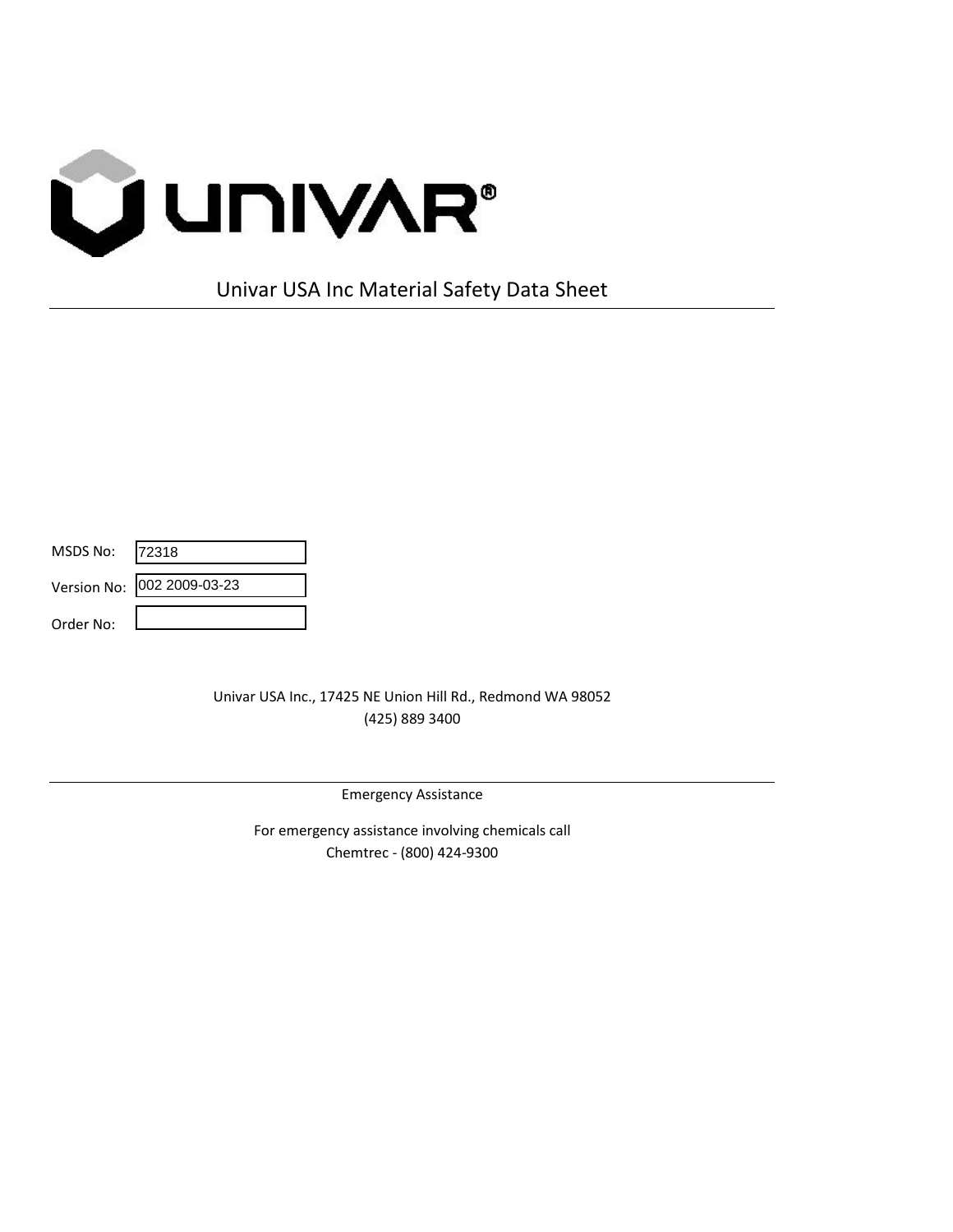The Version Date and Number for this MSDS is : 03/23/2009 - #002

| PRODUCT NAME: | RHINO JUICE M W |
|---------------|-----------------|
| MSDS NUMBER:  | 72318           |
| DATE ISSUED:  | 03/21/2009      |
| SUPERSEDES:   | 04/04/2006      |
| ISSUED BY:    | 000099          |
|               |                 |
|               |                 |

#### MATERIAL SAFETY DATA SHEET

This Material Safety Data Sheet conforms to the requirements of ANSI 2400.1. THIS MSDS COMPLIES WITH 29 CFR 1910.1200 (HAZARD COMMUNICATION STANDARD) IMPORTANT: Read this MSDS before handling & disposing of this product. Pass this information on to employees, customers, & users of this product.

SECTION 1. IDENTIFICATION OF THE SUBSTANCE/PREPARATION AND COMPANY

| RHINO JUICE M W        |
|------------------------|
| UNIVAR USA INC.        |
| 17425 NE UNION HILL    |
| REDMOND, WA 98052      |
| $1 - 425 - 889 - 3400$ |
| $1 - 800 - 424 - 9300$ |
|                        |

SECTION 2. COMPOSITION/INFORMATION ON INGREDIENTS

#### CONTAINS:

85-95% MEDIUM ALIPHATIC SOLVENT NAPHTHA (\*64742-88-7), 5-10% HEAVY AROMATIC SOLVENT NAPHTHA (\*64742-94-5), 0 - 2% PINE OIL (\*8002-09-3)

Number in parentheses is CAS #.

SECTION 3. HAZARDS IDENTIFICATION

#### RISK STATEMENTS:

| R22       | Harmful if swallowed.                                      |
|-----------|------------------------------------------------------------|
| R65       | Harmful: may cause lung damage if swallowed.               |
| R36/37/38 | Irritating to eyes, respiratory system and skin.           |
| R20/65    | Harmful by inhalation, may cause lung damage if swallowed. |

SAFETY STATEMENTS: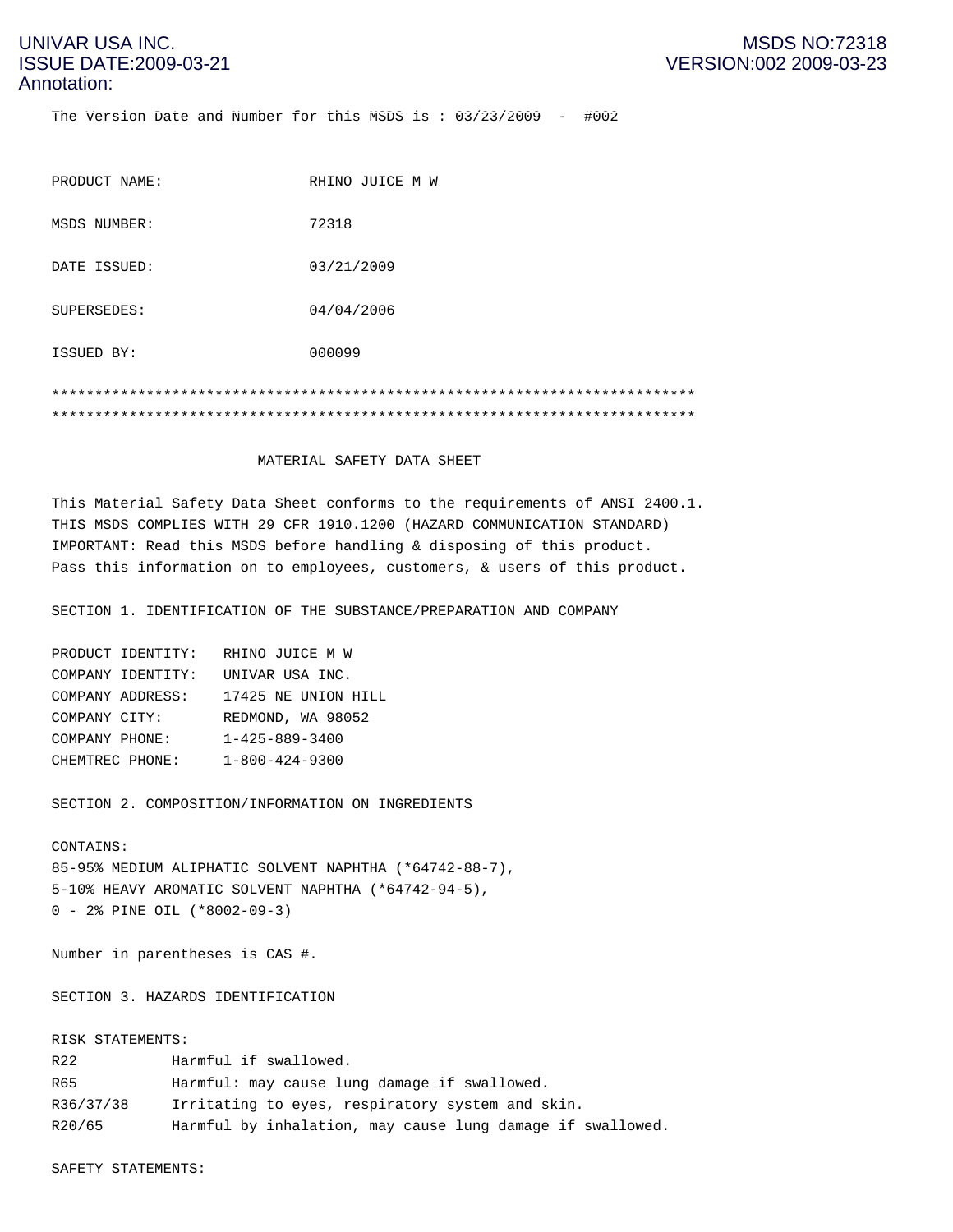Not Applicable.

SECTION 4. FIRST AID MEASURES

#### EYE CONTACT:

For eyes, flush with plenty of water for 15 minutes & get medical attention.

#### SKIN CONTACT:

In case of contact with skin immediately remove contaminated clothing. Wash thoroughly with soap & water. Wash contaminated clothing before reuse.

#### INHALATION:

After high vapor exposure, remove to fresh air. If breathing is difficult, give oxygen. If breathing has stopped give artificial respiration.

#### SWALLOWING:

If swallowed, CALL A PHYSICIAN IMMEDIATELY! Do NOT induce vomiting. Have patient lie down & keep warm. Vomiting may lead to pneumonitis, which may be fatal.

SECTION 5. FIRE FIGHTING MEASURES

#### EXTINGUISHING MEDIA

NFPA Class B extinguishers(Carbon Dioxide or foam)for Class IIIA liquid fires.

#### SPECIAL FIRE FIGHTING PROCEDURES

Water spray may be ineffective on fire but can protect fire-fighters & cool closed containers. Use fog nozzles if water is used. Do not enter confined fire-space without full bunker gear. (Helmet with face shield, bunker coats, gloves & rubber boots). Use NIOSH approved positive-pressure self-contained breathing apparatus.

### UNUSUAL EXPLOSION AND FIRE PROCEDURES

COMBUSTIBLE! Keep container tightly closed. Isolate from oxidizers, heat, & open flame. Closed containers may explode if exposed to extreme heat. Applying to hot surfaces requires special precautions. Empty container very hazardous! Continue all label precautions!

SECTION 6. ACCIDENTAL RELEASE MEASURES

#### CONTAINMENT TECHNIQUES

Keep unprotected personnel away. Wear appropriate personal protective Equipment given in Section 8. Ventilate spill area. Stop spill at source. Dike & contain.

CLEAN-UP PROCEDURES: Clean up remainder with absorbent materials. Mop up & dispose of.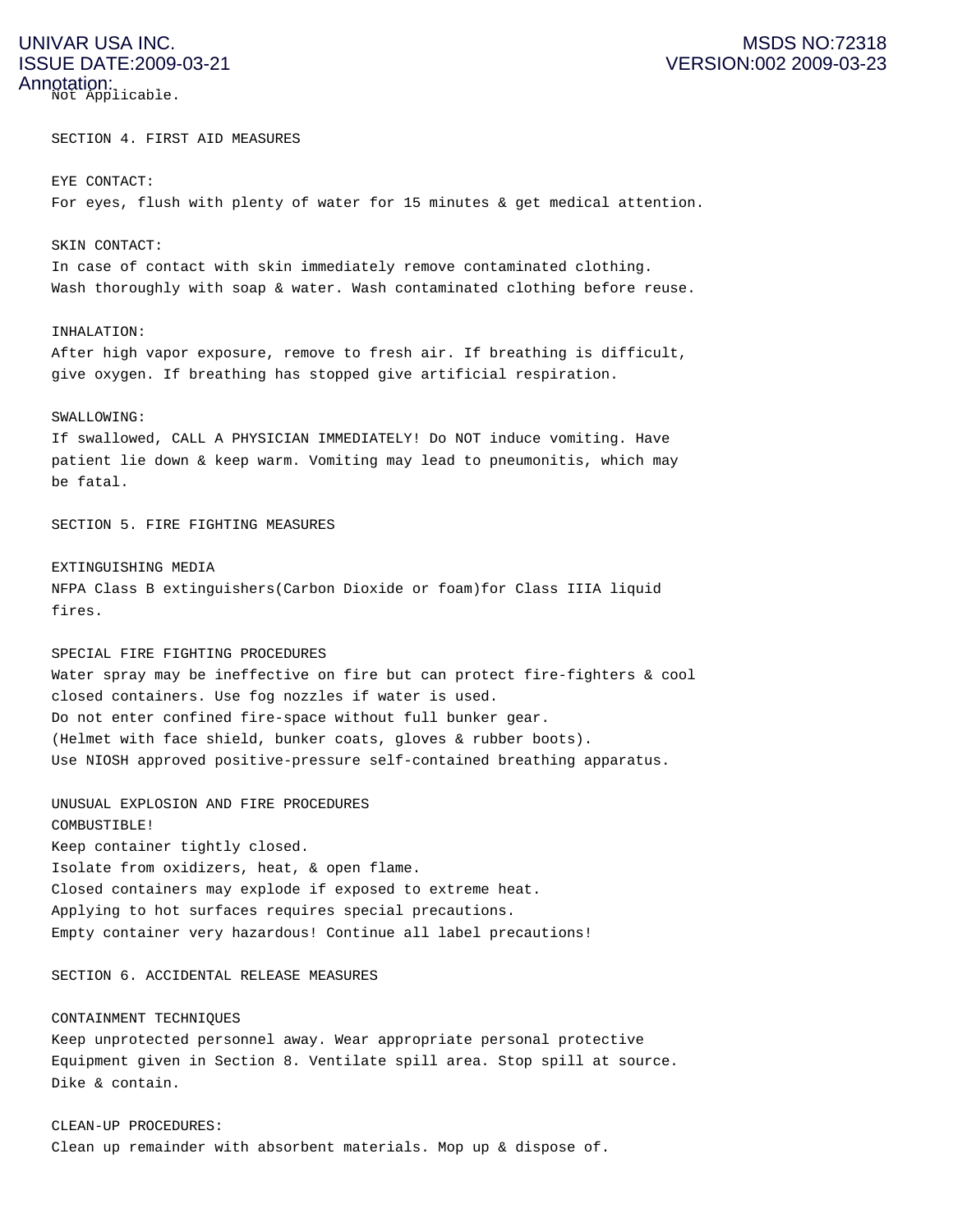## ISSUE DATE:2009-03-21 VERSION:002 2009-03-23 Annotation:

SECTION 7. HANDLING AND STORAGE

#### HANDLING

Isolate from oxidizers, heat, & open flame. Use only with adequate ventilation. Avoid breathing of vapor or spray mist. Avoid contact with skin & eyes. Wear OSHA Standard goggles or face shield. Consult Safety Equipment Supplier. Wear gloves, apron & footwear impervious t this material. Wash clothing before reuse. Avoid free fall of liquid. Ground containers when transferring. Do not flame cut, braze, or weld. Empty container very hazardous! Continue all label precautions!

#### STORAGE

Store large amounts in structures made for OSHA Class IIIA liquids Keep container tightly closed & upright when not in use to prevent leakage.

SECTION 8. EXPOSURE CONTROLS/PERSONAL PROTECTION:

#### RESPIRATORY EXPOSURE CONTROLS

A respiratory protection program that meets OSHA 29 CFR 1910.134 and ANSI 286.2 requirements or European Standard EN 149 must be followed whenever workplace conditions warrant a respirator's use.

#### VENTILATION

| LOCAL EXHAUST        | : Necessary  |
|----------------------|--------------|
| MECHANICAL (GENERAL) | : Acceptable |
| SPECIAL              | : None       |
| OTHER                | : None       |

Please refer to ACGIH document, "Industrial Ventilation, A Manual of Recommended Practices", most recent edition, for details.

#### PERSONAL PROTECTIONS:

Wear OSHA Standard goggles or face shield. Consult Safety Equipment Supplier. Wear gloves, apron & footwear impervious to this material. Wash clothing before reuse.

#### WORK & HYGIENIC PRACTICES:

Provide readily accessible eye wash stations & safety showers. Wash at end of each workshift & before eating, smoking or using the toilet. Promptly remove clothing that becomes contaminated. Destroy contaminated leather articles. Launder or discard contaminated clothing.

#### SECTION 9. PHYSICAL DATA

| APPEARANCE:                              | Liquid, Water-White              |
|------------------------------------------|----------------------------------|
| ODOR:                                    | Piney                            |
| BOILING RANGE :                          | 182 192 215 C / 361 378 419 F    |
| AUTO IGNITION TEMPERATURE :              | 260 C / 500 F (Lowest Component) |
| LOWER FLAMMABLE LIMIT IN AIR (% by vol): | . 9                              |
| FLASH POINT (TEST METHOD):               | 61 C / 142 F (TCC)               |
| FLAMMABILITY CLASSIFICATION:             | Class IIIA                       |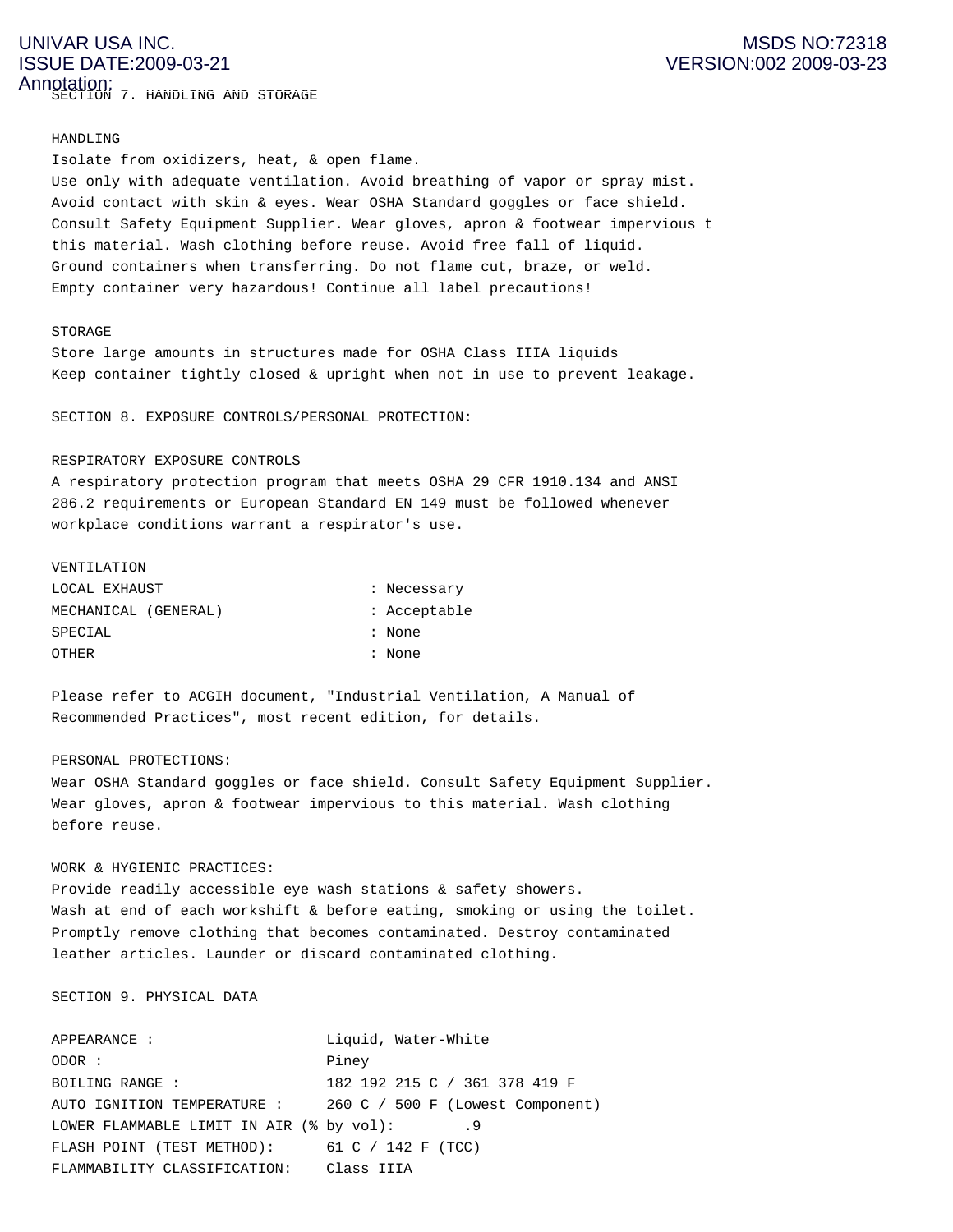### UNIVAR USA INC. **MSDS NO:72318** ISSUE DATE:2009-03-21 VERSION:002 2009-03-23

 $\mathsf{Annation:}\ \mathsf{GRAVITY}\ \circledcirc\ \mathsf{68/68}\ \mathsf{F}$  / 20/20 C: API : 45.8 SPECIFIC GRAVITY (Water=1) : .798 POUNDS/GALLON : 6.647 VOC'S (>0.44 Lbs/Sq In) : 0.0 Vol. % / 0.0 g/L / 0.000 Lbs/Gal TOTAL VOC'S (TVOC) : 100.0 Vol. % / 798.0 g/L / 6.647 Lbs/Gal NONEXEMPT VOC'S (CVOC) : 100.0 Vol. % / 798.0 g/L / 6.647 Lbs/Gal HAZARDOUS AIR POLLUTANTS(HAPS): 0.0 Wt. % / 0.0 g/L / 0.000 Lbs/Gal VAPOR PRESSURE (mm of Hq)@20 C .5 NONEXEMPT VOC PARTIAL PRESSURE (mm of Hg @ 20 C) .5 VAPOR DENSITY (air=1) : 5.2 WATER ABSORPTION :  $\blacksquare$ REFRACTIVE INDEX : 1.443

SECTION 10. STABILITY & REACTIVITY

#### STABILITY

Stable under normal conditions.

CONDITIONS TO AVOID Isolate from oxidizers, heat, & open flame.

MATERIALS TO AVOID Isolate from strong oxidizers such as permanganates, chromates & peroxides.

HAZARDOUS DECOMPOSITION PRODUCTS Carbon Monoxide, Carbon Dioxide from burning.

HAZARDOUS POLYMERIZATION Will not occur.

SECTION 11. TOXICOLOGICAL INFORMATION

| MATERIAL                                                                    | CAS #             | TWA(OSHA)             | TLV(ACGIH) | HAP |  |  |
|-----------------------------------------------------------------------------|-------------------|-----------------------|------------|-----|--|--|
| Medium Aliphatic Solvent Naphtha                                            | $*64742 - 88 - 7$ | 5 $mq/m3$             | 5 $mq/m3$  | No  |  |  |
| Heavy Aromatic Solvent Naphtha                                              | $*64742 - 94 - 5$ | $100$ ppm             | 5 $mq/m3$  | No  |  |  |
| Pine Oil                                                                    |                   | *8002-09-3 None Known | $10$ ppm   | No  |  |  |
| This product contains no EPA Hazardous Air Pollutants (HAP) in amounts >    |                   |                       |            |     |  |  |
| 0.1%. Using manufacturers' data, based on EPA Method 311, the following EPA |                   |                       |            |     |  |  |
| Hazardous Air Pollutants may be present in trace amounts (less than 0.1%):  |                   |                       |            |     |  |  |
| Cumene, Naphthalene                                                         |                   |                       |            |     |  |  |
|                                                                             |                   |                       |            |     |  |  |

MATERIAL CAS # CEILING STEL (OSHA/ACGIH) None Known None Known

ACUTE HAZARDS EYE & SKIN CONTACT: Primary irritation to skin, defatting, dermatitis. Primary irritation to eyes, redness, tearing, blurred vision. Liquid can cause eye irritation. Wash thoroughly after handling.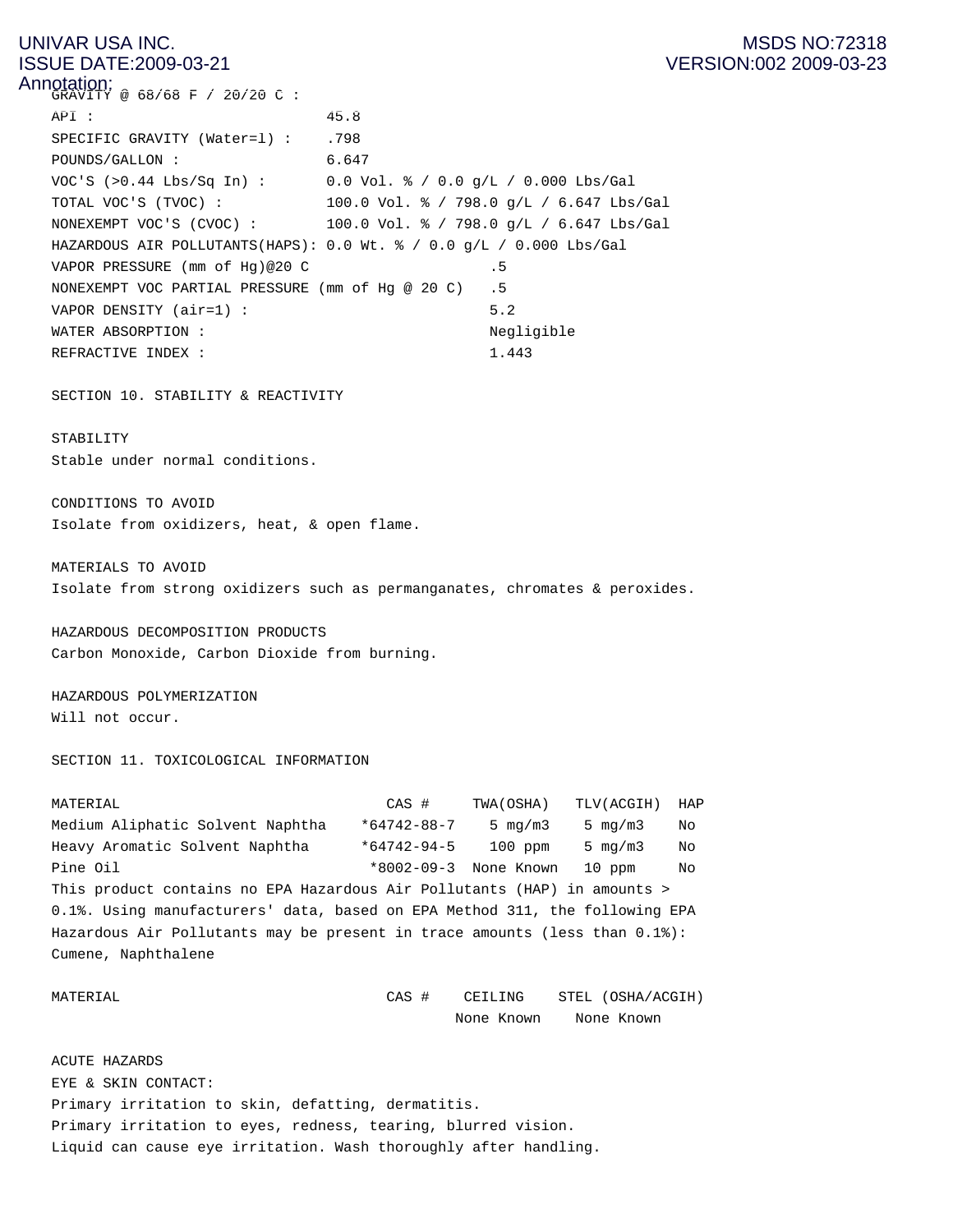INHALATION:

Anesthetic. Irritates respiratory tract. Acute overexposure can cause serious nervous system depression. Vapor harmful.

#### SWALLOWING:

Harmful or fatal if swallowed. Swallowing can cause abdominal irritation, nausea, vomiting & diarrhea.

SUBCHRONIC HAZARDS/CONDITIONS AGGREVATED CONDITIONS AGGREVATED Persons with severe skin, liver or kidney problems should avoid use.

#### CHRONIC HAZARDS

CANCER, REPRODUCTIVE & OTHER CHRONIC HAZARDS: Lung tumors have been reported in laboratory mice. Leukemia been reported in humans from Benzene. This product contains less than 1 ppm of Benzene. Not considered hazardous in such low concentrations. Absorption thru skin may be harmful.

SECTION 12. ECOLOGICAL INFORMATION

MAMMALIAN INFORMATION: No mammalian information is available on this product.

AQUATIC ANIMAL INFORMATION:

The most sensitive known aquatic group to any component of this product is: Fish are adversely affected by components of this product.

MOBILITY

This material is a mobile liquid.

DEGRADABILITY This product is partially biodegradable.

ACCUMULATION This product does not accumulate or bio-magnify in the environment.

SECTION 13. DISPOSAL CONSIDERATIONS

Processing, use or contamination may change the waste management options. Recycle / dispose of observing national, regional, state, provincial and local health, safety & pollution laws. If in doubt, contact appropriate agencies.

SECTION 14. TRANSPORT INFORMATION

DOT SHIPPING NAME: BULK: Petroleum Distillates, n.o.s. Combustible liquid, UN1268, PG-III Combustible liquid. Not DOT regulated on trucks in containers of < 119 gallons.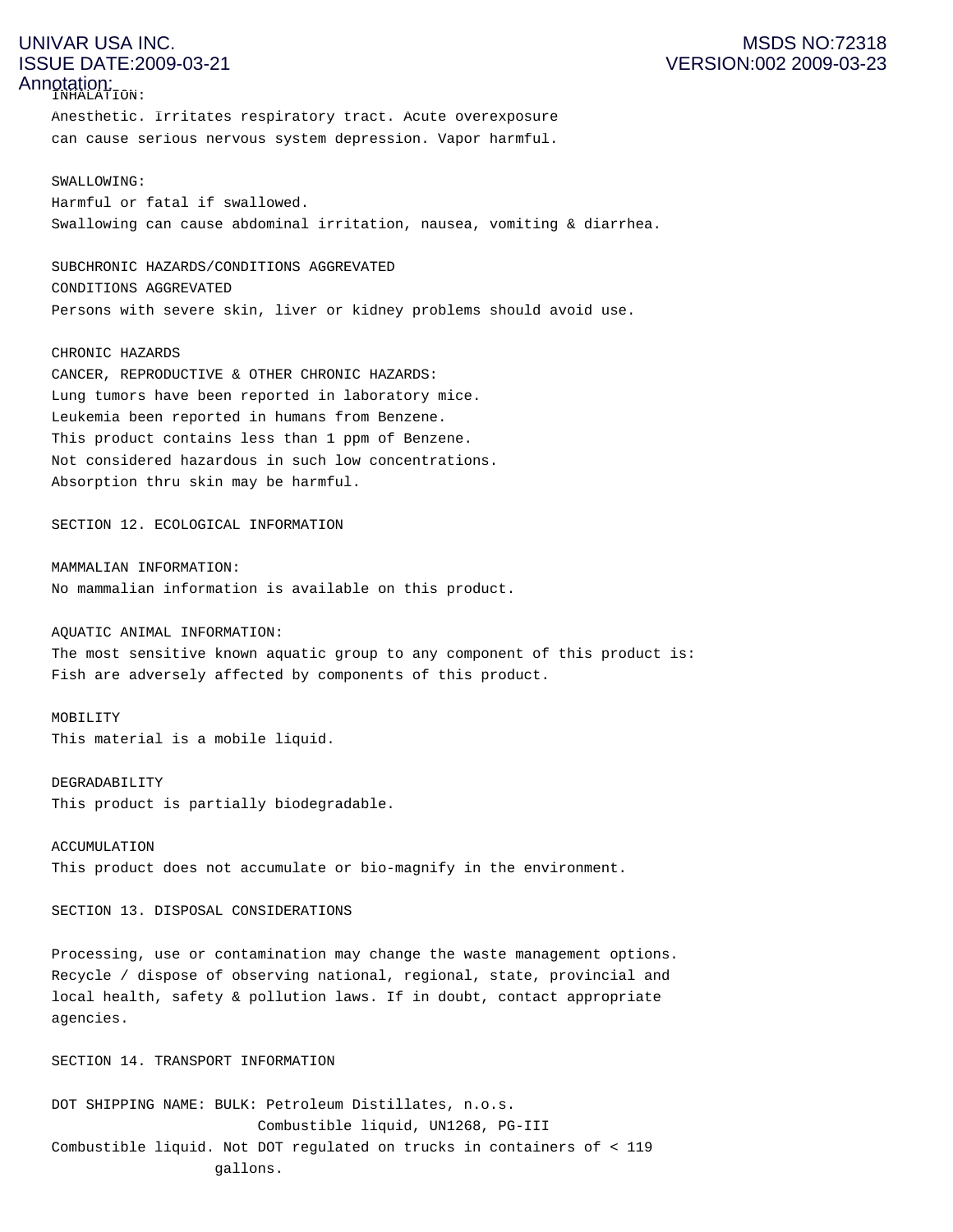DRUM LABEL: None (Combustible Liquid)

IATA / ICAO: Petroleum Distillates, n.o.s. (UN1268) IMO / IMDG: Petroleum Distillates, n.o.s. (UN1268)

EMERGENCY RESPONSE GUIDEBOOK NUMBER: 128

SECTION 15. REGULATORY INFORMATION

EPA REGULATION: SARA SECTION 311/312 HAZARDS: Acute Health, Fire

All components of this product are on the TSCA list.

This material contains no known products restricted under SARA Title III, Section 313 in amounts greater or equal to 1%.

STATE REGULATIONS:

CALIFORNIA PROPOSITION 65: This product contains no chemicals known to the State of California to cause cancer & reproductive toxicity.

INTERNATIONAL REGULATIONS

The components of this product are listed on the chemical inventories of the following countries: Australia, Canada, Europe (EINECS), Japan, Korea, United Kingdom.

SECTION 16. OTHER INFORMATION

HAZARD RATINGS: HEALTH (NFPA): 1, HEALTH (HMIS): 2, FLAMMABILITY: 2, REACTIVITY: 0

This information is intended solely for the use of individuals trained in the NFPA & HMIS hazard rating systems.

EMPLOYEE TRAINING Employees should be made aware of all hazards of this material (as stated in this MSDS) before handling it.